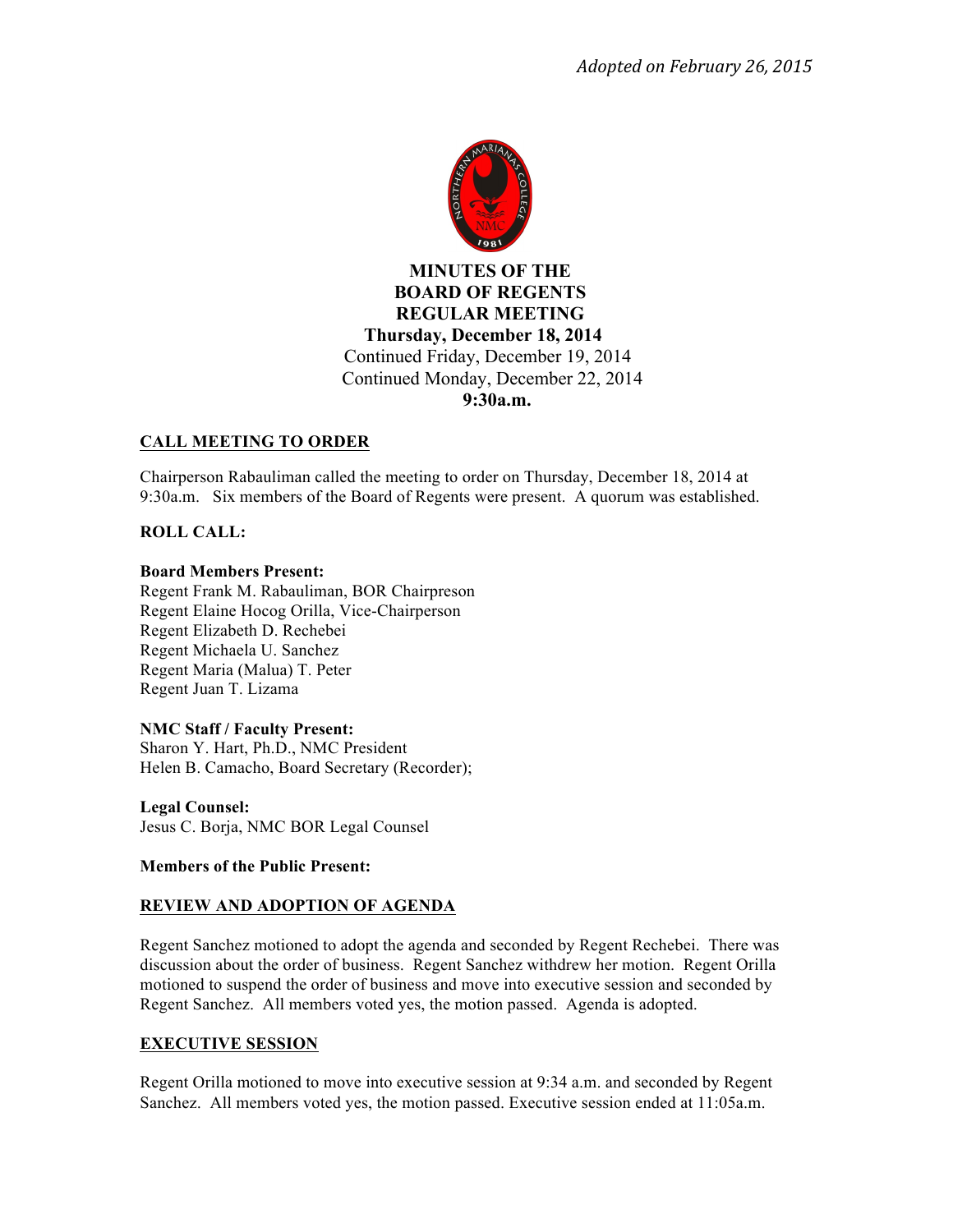Chairperson Rabauliman called the meeting back to order at 12:15p.m. Regent Orilla motioned to move into executive session on Thursday, December 18, 2014 at 12:17p.m.

Regent Orilla motioned to rise out of executive session and seconded by Regent Rechebei. The board elected to recess the meeting and continue its meeting at 2:00p.m. on Friday, December 19, 2014.



**BOARD OF REGENTS REGULAR MEETING** Thursday, December 18, 2014 **Continued on Friday, December 19, 2014**  Continued on Monday, December 22, 2014 **2:20p.m.**

Chairperson Rabauliman called the meeting back to order at 2:20p.m on Friday, December 19, 2014. Seven members are present. A quorum is established.

### **ROLL CALL**

**Board Members:** Regent Frank M. Rabauliman, BOR Chairperson Regent Elaine Hocog Orilla Regent William S. Torres Regent Michaela U. Sanchez Regent Juan T. Lizama Regent Maria (Malua) T. Peter

### **NMC Staff / Faculty:**

President Hart, Executive Secretary to the Board of Regents/NMC President Frankie Eliptico, External Relations Office Director Rosa Tudela, Nursing Charlotte Cepeda, School of Education Director Amanda Allen, Accreditation Liaison Officer Chavel Green, Business Department Chair Barbara Merfalen, Dean of Academic Programs & Services Leo Pangelinan, Dean of Student Services Tracy M. Guerrero, Chief Financial Officer Dave Attao, Dean of Administration Floyd Masga, Community Development Institute Jackie P. Che, Director of Office of Institutional Effectiveness (OIE) Helen B. Camacho, Board Secretary (Recorder).

**Legal Counsel:**

Jesus C. Borja, NMC BOR Legal Counsel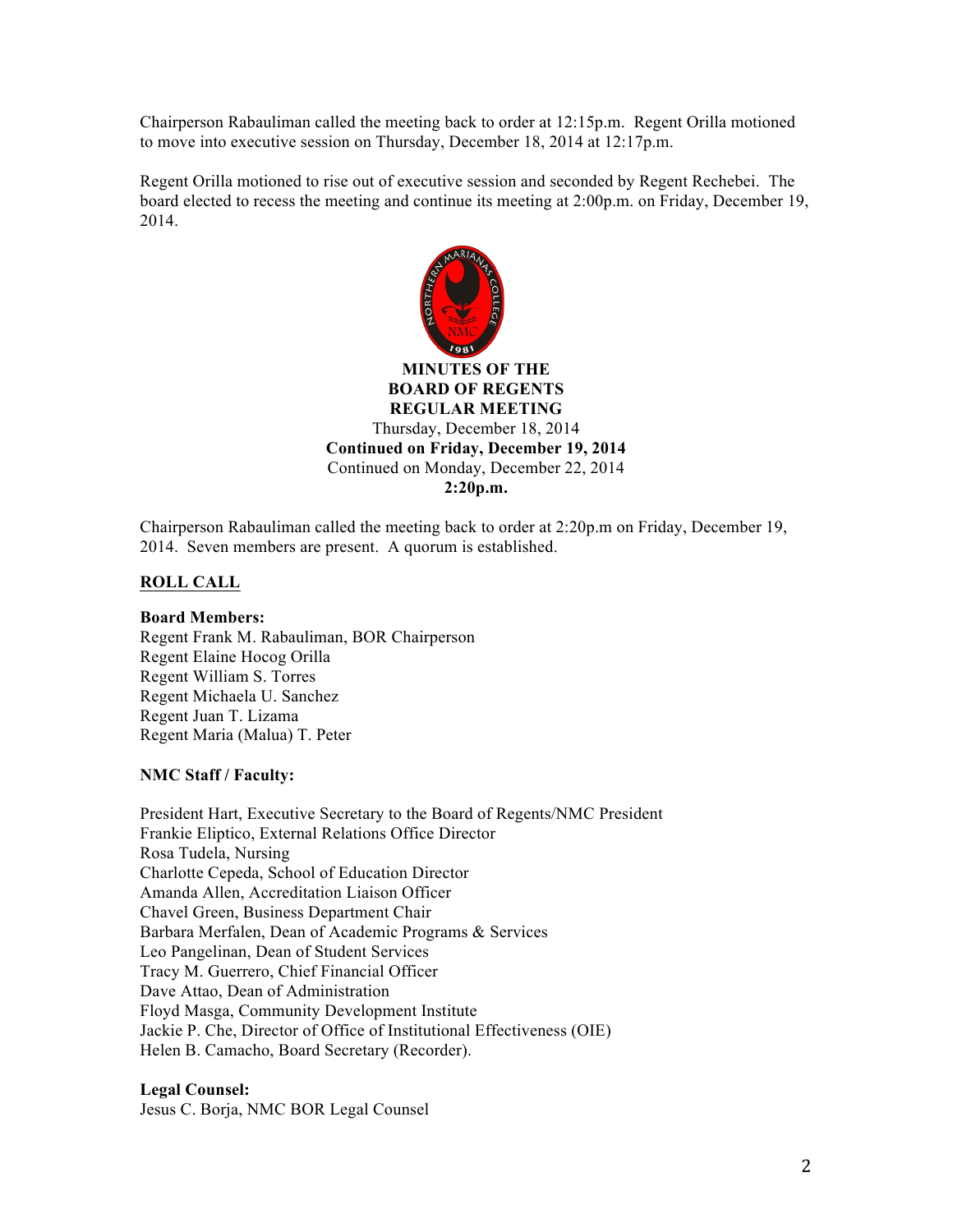**Others Present:** Dennis Chan, News Reporter

# **ADOPTION OF AGENDA**

Regent Orilla motioned to adopt the agenda with additional items and seconded by Regent Peter. The following items to include are as follows:

- 1. Board Policy No. 3002 Graduation Requirements
- 2. Board Policy No. 3004 Scholar in Residence
- 3. Board Policy No. 2005 Organization of the college
- 4. Board Policy No. 5011 Faculty Rank
- 5. Board Policy No. 6000 Compensation

All members voted yes, the motion passed. The agenda is adopted as amended.

# **PUBLIC COMMENTS**

None.

# **ADOPTION OF MINUTES**

Regent Orilla motioned to adopt the all the meeting minutes and seconded by Regent Torres. Discussion: Regent Torres asked for clarification for when a motion doesn't pass, does it automatically become a new item or does that continue to be an old item. Counsel Borja believes that when a motion does not pass, it expires. Furthermore, should it be brought back to the table, the item would come back under New Business. Regent Peter also inquired about an action taken during the September 17, 2014 board meeting when it did not pass. Regent Lizama offered some comments and noted that items that did not pass will be taken back as a New Business. Regent Rechebei also indicated that there are reports due to the board. President Hart noted that an update would be provided at the next meeting.

After much discussion, all members voted yes and the motion passed. The following minutes are adopted.

- 1. September 17, 2014 Regular Meeting
- 2. October 01, 2014 Special Meeting
- 3. November 07, 2014 Special Meeting
- 4. November 25, 2014 Special Meeting

### **PUBLIC COMMENTS**

None.

### **CHAIRPERSON'S REPORT**

Chairperson Rabauliman indicated that at the advise of counsel, the President's Evaluation will be done again to reflect the actual time period which she needs to be evaluated on.

# **REPORTS AND ACTIONS FROM STANDING COMMITTEE**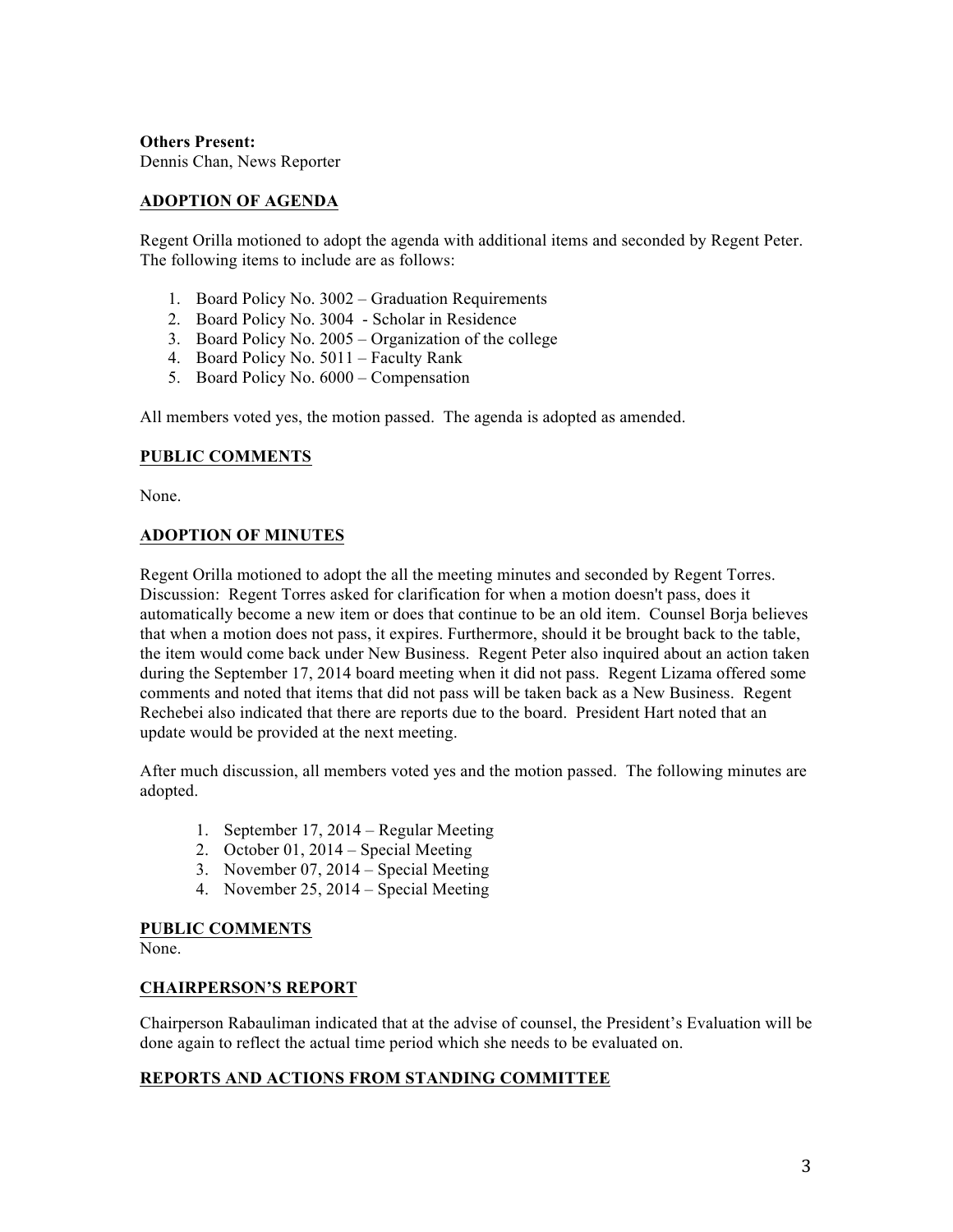### **Fiscal Committee Meeting Report:**

Regent Torres, Chairperson provided an update. He highlighted the following:

- 1. Progress on facility financing.
- 2. Completed work on the FY2015 Tuition and Fees Budget
- 3. Board of Regents Budget updates for FY2015

Regent Torres motioned to add an item to the agenda item "BOR Budget" under old business and seconded by Regent Rechebei. There were no objections, the motion passed.

### **Program Committee Meeting Report:**

Regent Rechebei, Program Committee Chairperson provided an update. She highlighted the following:

- 1. College Completion Agenda
- 2. Board Policy No. 3002 Graduation Requirements **Committee Recommendation:** The committee will be making its recommendation to the full board.
- 3. Board Policy No. 3003 Student Teaching Requirements **Committee Recommendation:** The committee decided that this is a procedural matter and will not be making a recommendation to the full board.
- 4. Board Policy No. 3004 Scholar in Residence **Committee Recommendation:** The committee will be making its recommendation to the full board.
- 5. Board Policy No. 4008 Student Grievance Process for Instruction & Grade Related matters.

**Committee Recommendation:** The committee sent this item back to the college for further review.

- 6. 2013 Composite Report
- 7. WASC Senior requirements
- 8. IPEDS
- 9. CWAP Plan

### **Personnel Committee Meeting Report:**

Regent Juan T. Lizama, Personnel Committee Chairperson provided an update. He noted the following highlights.

- 1. Board Policy No. 2005 Organization of the College **Committee Recommendation:** The committee will be making its recommendation to the full board.
- 2. Board Policy No. 5011 Faculty Rank **Committee Recommendation:** The committee will be making its recommendation to the full board.
- 2. Board Policy No. 6000 Compensation **Committee Recommendation:** The committee will be making its recommendation.

### **Agenda Added under New Business:**

**Board Action:** Regent Torres motioned to add under item VI. (c) – Policy cycle review and seconded by Regent Rechebei. All members voted yes, the motion passed.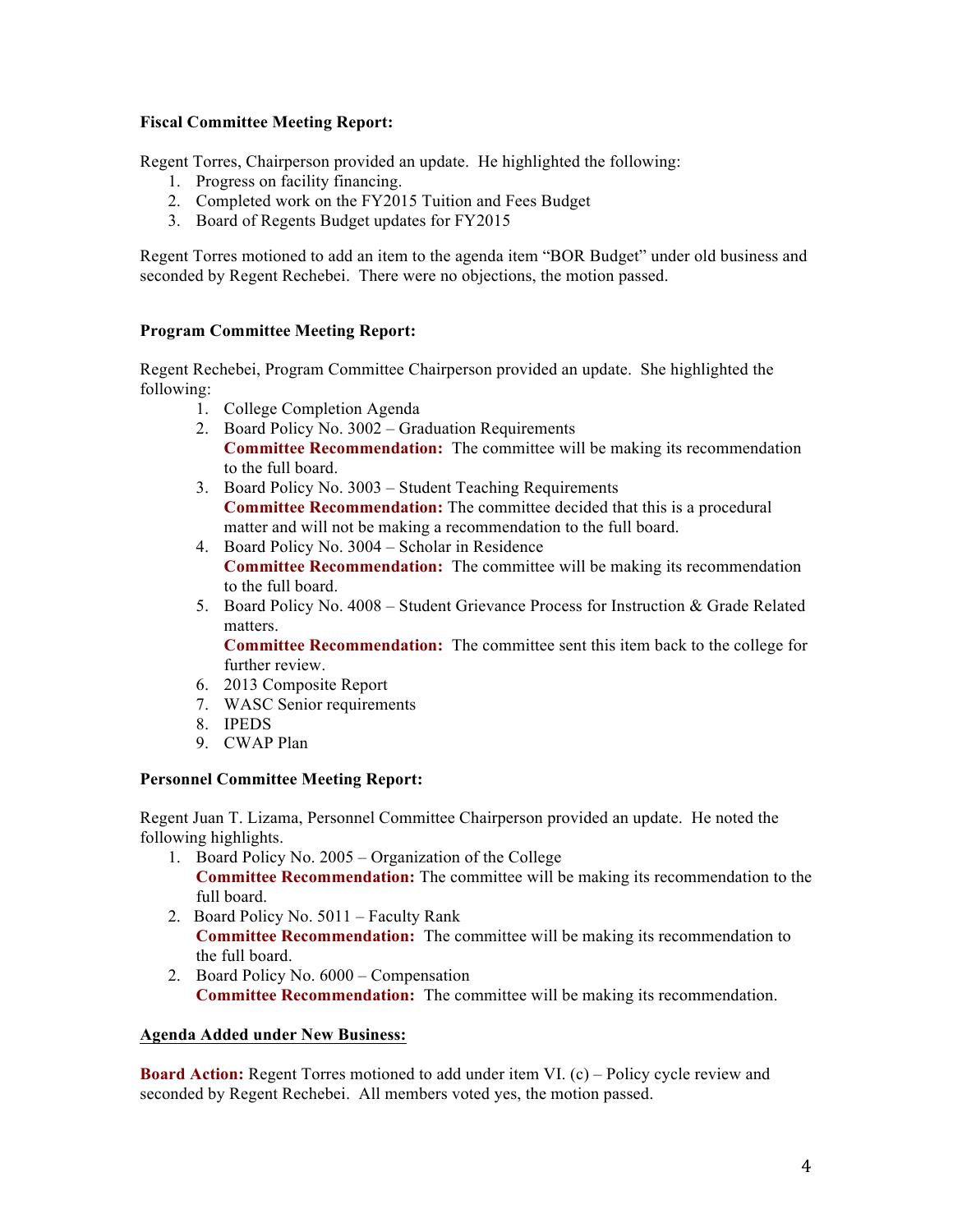# **Board Policy No. 3002 – Graduation Requirements Board Policy No. 3004 – Scholar in Residence**

**Board Action:** Regent Orilla motioned to adopt Board Policy No. 3002 – Graduation Requirements; Board Policy No. 3004 – Scholar in Residence and the motion was seconded by Regent Rechebei.

Regent Torres motioned that any proposed policy emanating out of the committee shall be attested by the Chair of the committee as having been discussed and approved by the committee and seconded by Regent Rechebei. Discussions ensued about the policy and President Hart addressed some concerns. After much discussion, all members voted yes and the motion passed. Board Policy No. 3002 – Graduation Requiremnts and Board Policy No. 3004 – Scholar in Residence is hereby adopted.

### **Board Policy No. 2005 – Organization of the College**

**Board Action:** Regent Lizama motioned to adopt Board Policy No. 2005 – Organization of the College and seconded by Regent Torres. Regent Lizama added that he is in support of this policy and believes that it is in line with what we are trying to achieve at this college.

Regent Torres made some comments regarding legal sufficiency review and should it be made part of the board's purview when considering future policies. He felt that unless a legal opinion is rendered, he will remain unsure and uncertain whether or not this can be done. President Hart offered some comments and also referred to Board Policy No. 1006 – Duties of the President wherein the president's specific duties and responsibilities includes the following:

1. Be responsible for the organization and administration of the college. She added that this means that the board through board policy has already given the president that authority to be responsible for the organization of the institution. Furthermore, the policy attempts to clarify to what extent does a president have to organization the institution.

Regent Lizama recommended taking a short recess. There were no objections, the board is on break. Chairperson Rabauliman called the meeting back to order at 4:10p.m.

Regent Torres requested if the mover of the motion could reconsider the motion until such time the legal counsel has clarified some of the issues that were raised earlier. Regent Lizama recommended moving into executive session.

# **EXECUTIVE SESSION**

Regent Torres motioned to move into executive session and seconded by Regent Orilla. All members voted yes, the motion passed.

Executive Session ended at 4:26p.m. Chairperson Rabauliman called the meeting back to order. He noted that the board requested legal review of the following items:

- 1. Board Policy No. 2005 Organization of the College
- 2. Board Policy No. 6000 Compensation
- 3. WASC Senior eligibility requirement No. 4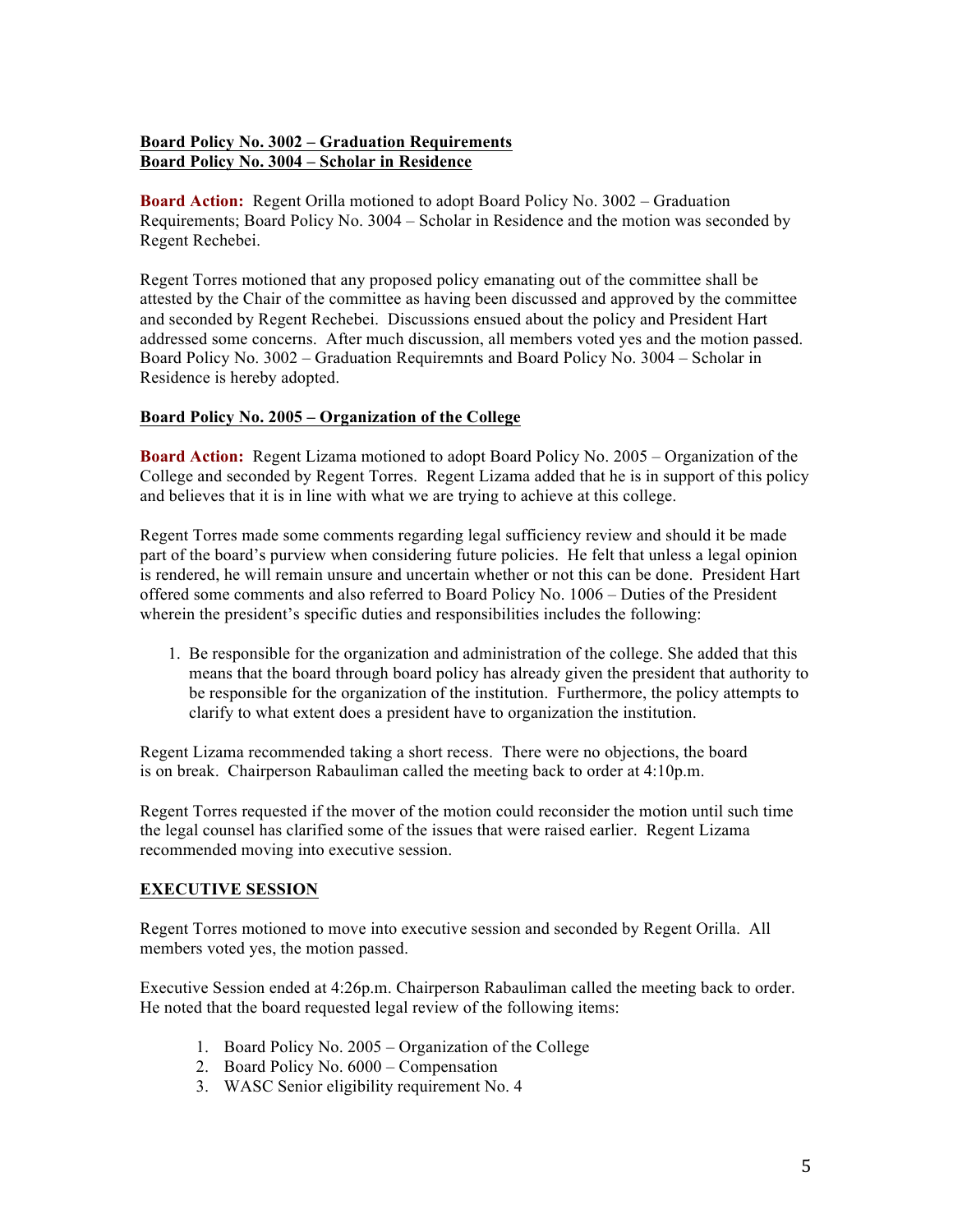Regent Torres motioned to recess at 4:31p.m. and seconded by Regent Orilla. The meeting recessed and will resume on December 22, 2014 at 10:00a.m.



# **MINUTES OF THE BOARD OF REGENTS Regular Meeting** Thursday, December 18, 2014 Continuation Friday, December 19, 2014 **Continuation Monday, December 22, 2014 10:20a.m.**

# **CALL MEETING TO ORDER**

Chairperson Rabauliman called the meeting back to order at 10:20a.m on Monday, December 22, 2014. Seven members are present. A quorum is established.

# **ROLL CALL**

### **Board Members:**

Regent Frank M. Rabauliman Regent Elaine Hocog Orilla Regent William S. Torres Regent Michaela U. Sanchez Regent Maria (Malua) T. Peter Regent Juan T. Lizama Regent Elizabeth Rechebei.

### **NMC Staff / Faculty:**

Sharon Y. Hart, Ph.D., Executive Secretary to the Board of Regents/NMC President Helen B. Camacho, Board Secretary (Recorder)

**Legal Counsel:** Jesus C. Borja, NMC BOR Legal Counsel

**Others Present:**  None.

### **AGENDA ITEMS - Continuation from Friday, December 19, 2014**

#### **Board Policy No. 5011 – Faculty Rank**

Regent Orilla motioned to adopt Board Policy No. 5011 – Faculty Rank and seconded by Regent Lizama.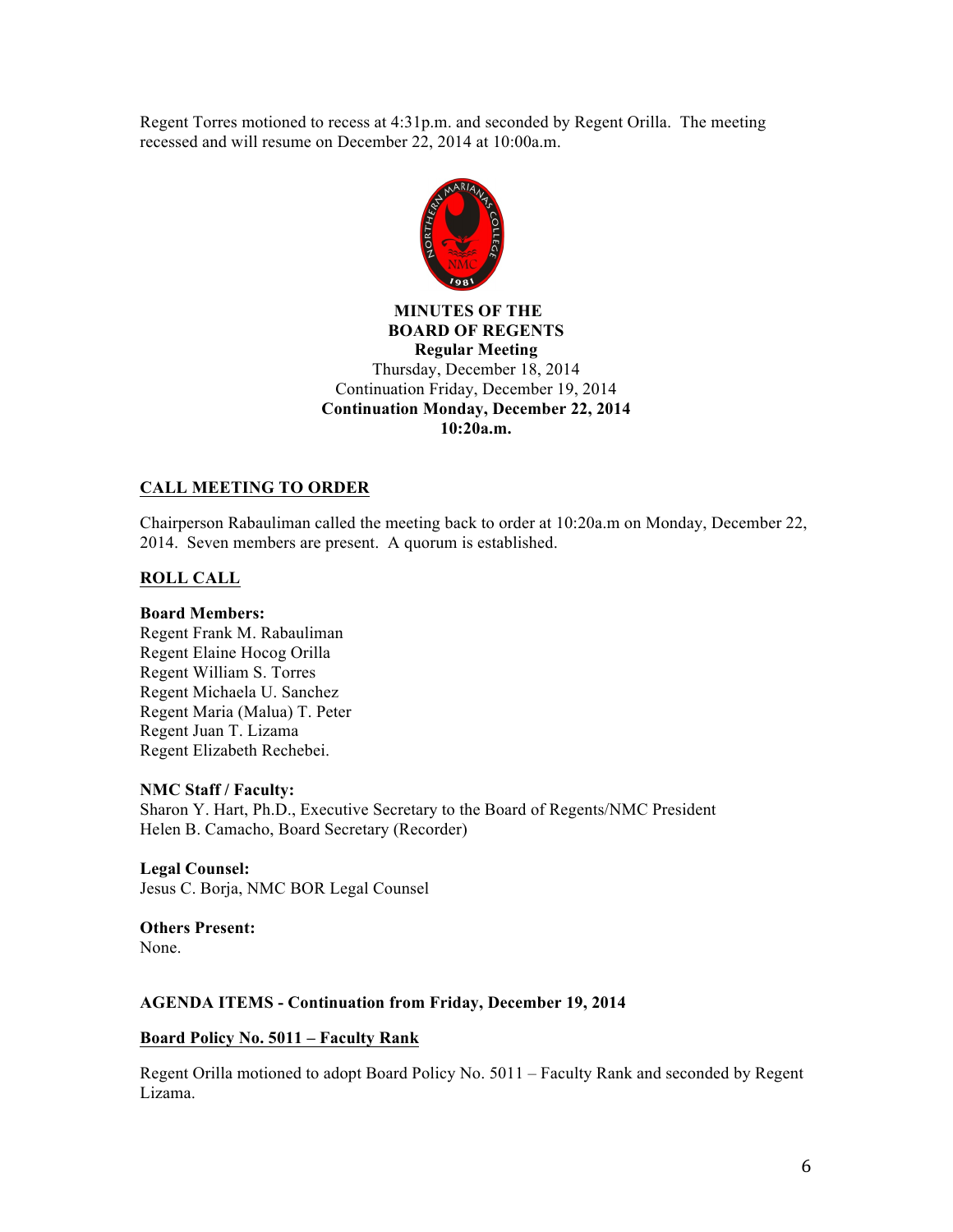Regent Torres would like more information and indicated some concerns as follows:

- 1. How would this policy reconcile with the existing policy on the Faculty Qualifications.
- 2. There are categories that are not necessarily reflected.
- 3. Requested documents: Faculty Qualification Policy
- 4. Continuing referencing to the administrative procedures act. Is the college subject to the administrative procedures act?
- 5. Requested for a written legal opinion on whether or the Administrative Procedures Act is applicable to past and future board actions.

### **Subsidiary Motion:**

Regent Torres made a subsidiary motion with some changes as follows:

- 1. The first and last sentence of the first paragraph.
- 2. The words "shall" change to "will."
- 3. The last sentence of the paragraph with respect to tenure.

All members voted yes, the motion passed. Board Policy No. 5011 – Faculty Rank is adopted as amended.

Break called at 11:10a.m. Chairperson Rabauliman called the meeting back to order at 11:20a.m. on Monday, December 22, 2014.

### **BOR Budget for FY2015**

Regent Torres indicated that the committee is seeking to have authority over its own budget. He added that the core of the budget revolves around important matters as follows:

- 1. Reviewing of board policies
- 2. Additional support staff for the BOR office
- 3. Providing the board with the necessary training with the new accrediting body (WASC Senior)
- 4. Foundation fundraising
- 5. BOR Retreat

Regent Torres mentioned that the committee is going to present its recommendation at the next regular meeting on the exact figures for FY2015. Regent Lizama made some comments that it is his believe that board's budget for the most part are formulated through a process that is handled independent of the board.

# **CONSENT AGENDA - Policy Cycle Review**

A recommendation was made to include this item at the upcoming BOR Retreat.

# **EXECUTIVE SESSION**

Executive session was called at 12:00p.m. Executive session ended at 12:07p.m. on Monday, December 22, 2014. Upon returning from executive session, the following action was taken.

### **CW FY15 Plan and Proposed Budget**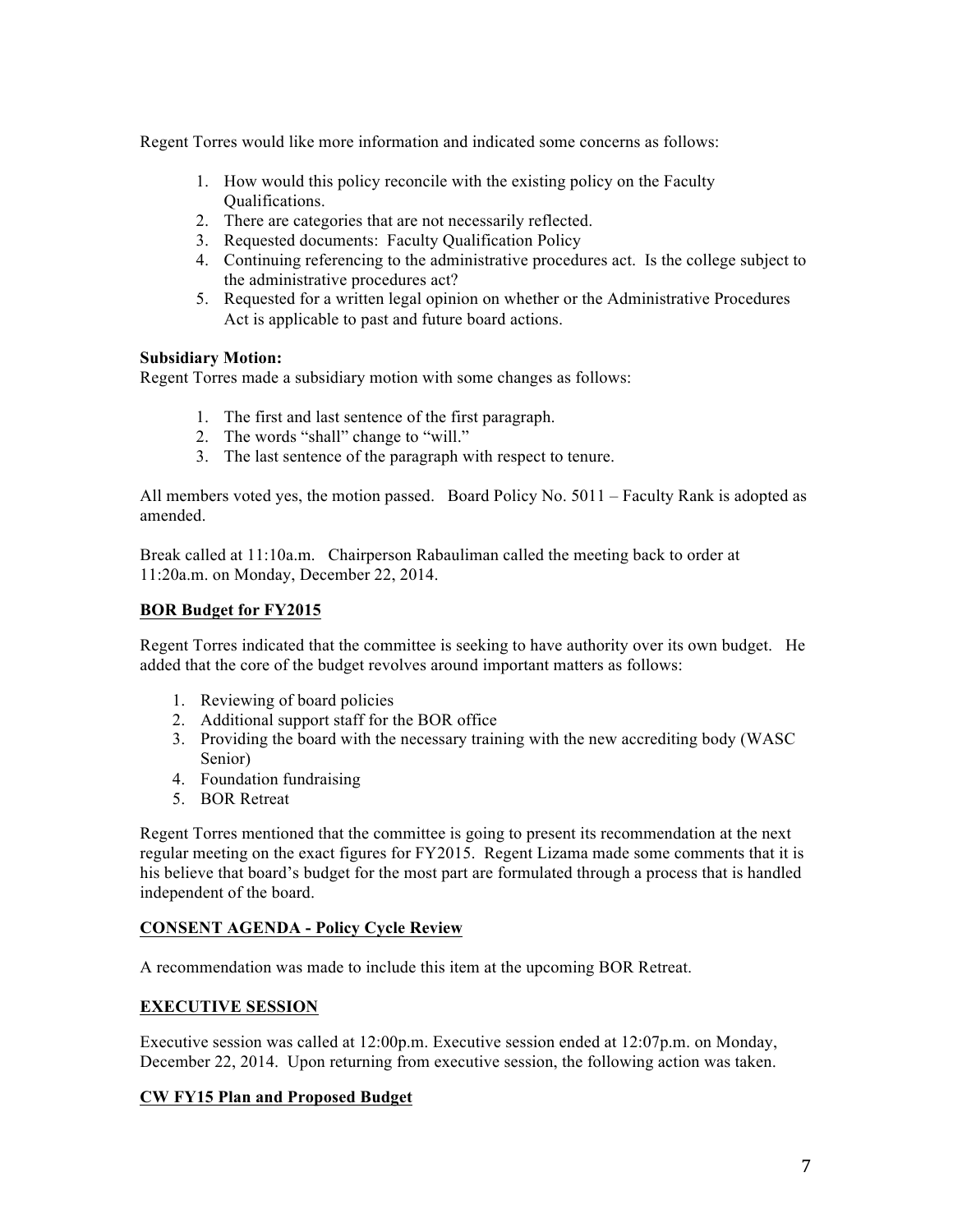Regent Torres motioned to approve the CW FY15 Plan and proposed budget. Regent Peter seconded the motion. All members voted yes, the motion passed.

### **Supplemental budget for the Business, Education and Nursing Departments**

Regent Torres motioned to adopt the allocation of \$14,290.11 for the Nursing, Education and Business programs and seconded by Regent Orilla. All members voted yes, the motion passed.

Lunch break called at 12:30p.m. Chairperson Rabauliman called the meeting back to order at 12:55p.m. All members were present with the exception of Regent Lizama.

### **President's Report**

### **WASC Accreditation Update:**

Amanda Allen, Accreditation Liaison Officer (ALO) provided an update. She highlighted the following items:

### **WASC Senior College and University Commission Independent Board Policy**

- 1. Relevant WSCUC Standards and Policies
- 2. Conflict of Interest and Related Policies
- 3. Qualifications of Governing Board Members
- 4. Frequency of Board Meetings
- 5. Board Committees and Committee Structure
	- a. Finances
	- b. Planning and Budgeting
	- c. Financial Audit
	- d. Academic Affairs
	- e. Nominating Committee
- 6. Size of the Governing Board

### **Chief Financial Report**

Tracy M. Guerrero, Chief Financial Officer Report provided a report. She highlighted the following:

- 1. Presented the income statement to date to include the different sources of funding:
	- General
	- Appropriations
	- Federal
	- Special ETC Donations; Program Revenue
	- Total
- 2. 2014 Final unaudited income statement.
- 3. 2015 Year to date figures.
- 4. Schedule a meeting with the auditors.
- 5. Scheduled a meeting with Jason Miyashita, Endowment fund (Smith Barney).
- 6. Total Appropriations for FY15 4.4 million dollars.

In sum, the college ended the year in the positive.